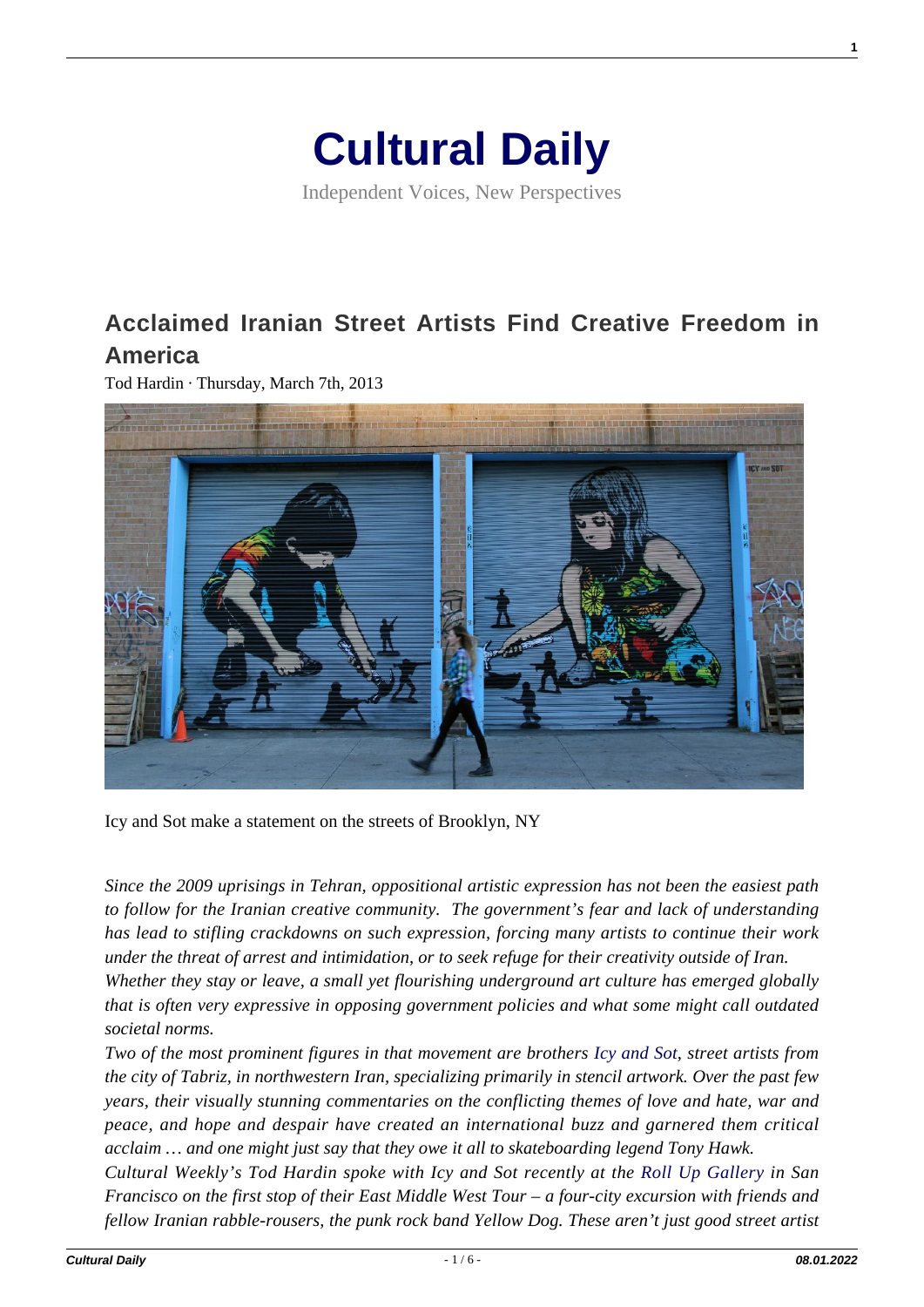

"The Old" Tabriz, Iran, 2011

**Your artwork has been exhibited all over the globe, but it wasn't until last August, in New York City, that you were able to actually attend one of your own shows. What was that like? Sot:** It was really amazing. We were so happy to be there ... to see people react to our work and hear them comment on it. In the past we could never attend our own exhibits outside of Iran because of how very difficult it is to receive a travel visa to leave Iran … which is frustrating. Getting an artistic visa from America is so hard for us. We had to travel to Turkey twice, since there is no US embassy in Iran. We were lucky though. The person that interviewed us knew our work. He was a fan … so we were granted an emergency interview and were thankfully approved. **How do two brothers from Tabriz, Iran, become internationally acclaimed street artists?** 

**Sot:** It really came about because of skateboarding. Tabriz is kind of a boring city, with not much going on. I was the first guy that started skate boarding there. It was crazy at first, because people used to laugh at me. I was an oddity. We were also into skating video games – Tony Hawk – and in those games we would see street art and we knew that's what we wanted to do.

**Icy:** That was 2005 and it's been our profession since 2008.

# **Do you only work together?**

**Icy:** We do our own stuff, but prefer together. We've been together since the beginning. **Sot:** We are friends more than brothers, so we like it.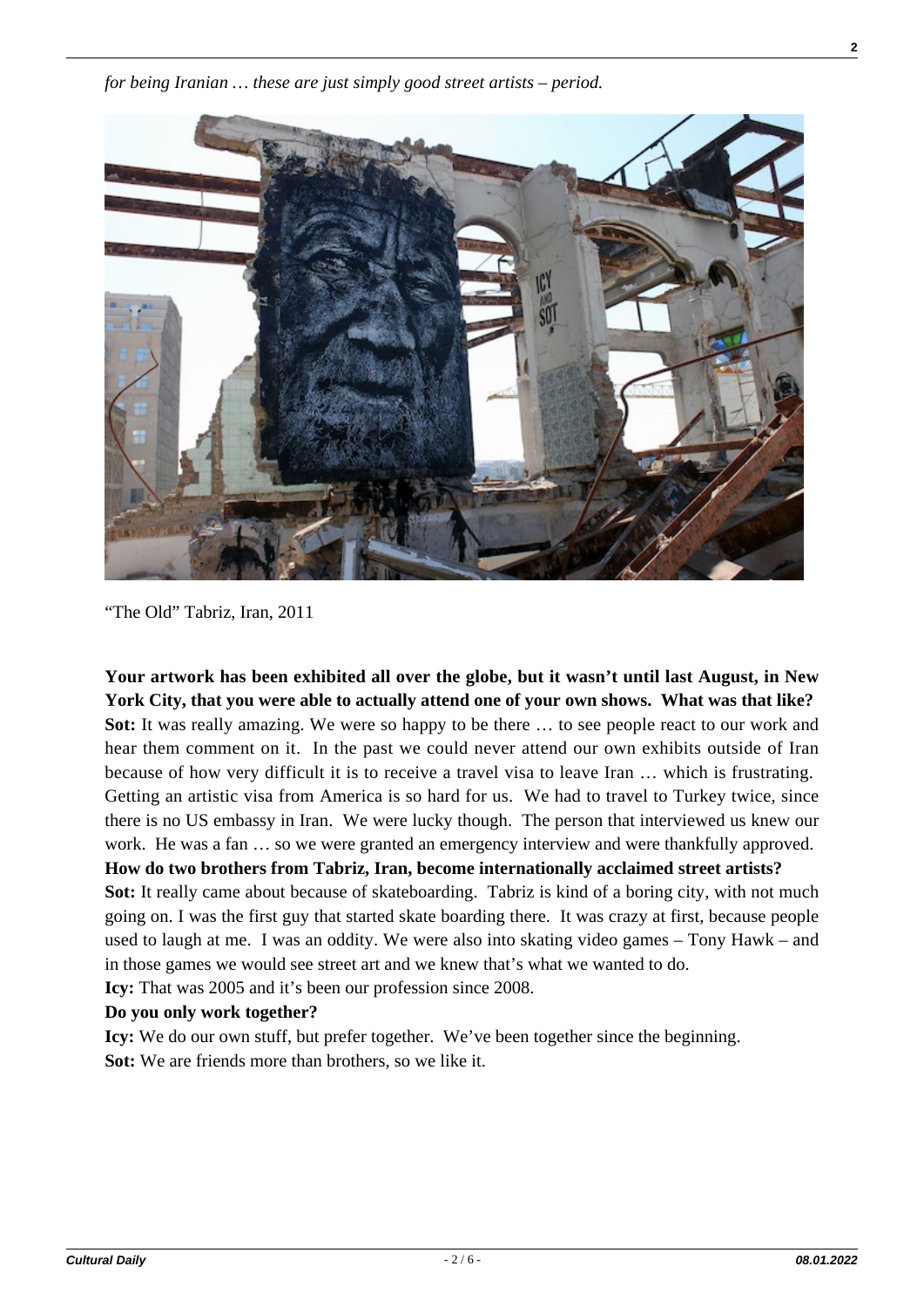

"Merry Xmas" Brooklyn, NY, 2012

# **How do you choose the street locations for your stencils? What features do you look for?**

**Icy:** Back in Iran we tried to put our works at spots with the most views as possible, and with lower risk. In rural places it was totally different case. The risk was of lesser importance so was the view public and the other important factor is texture and the concept of the spot.

**Sot:** We use the same factors here in the US and for the legal walls we try to chose a piece which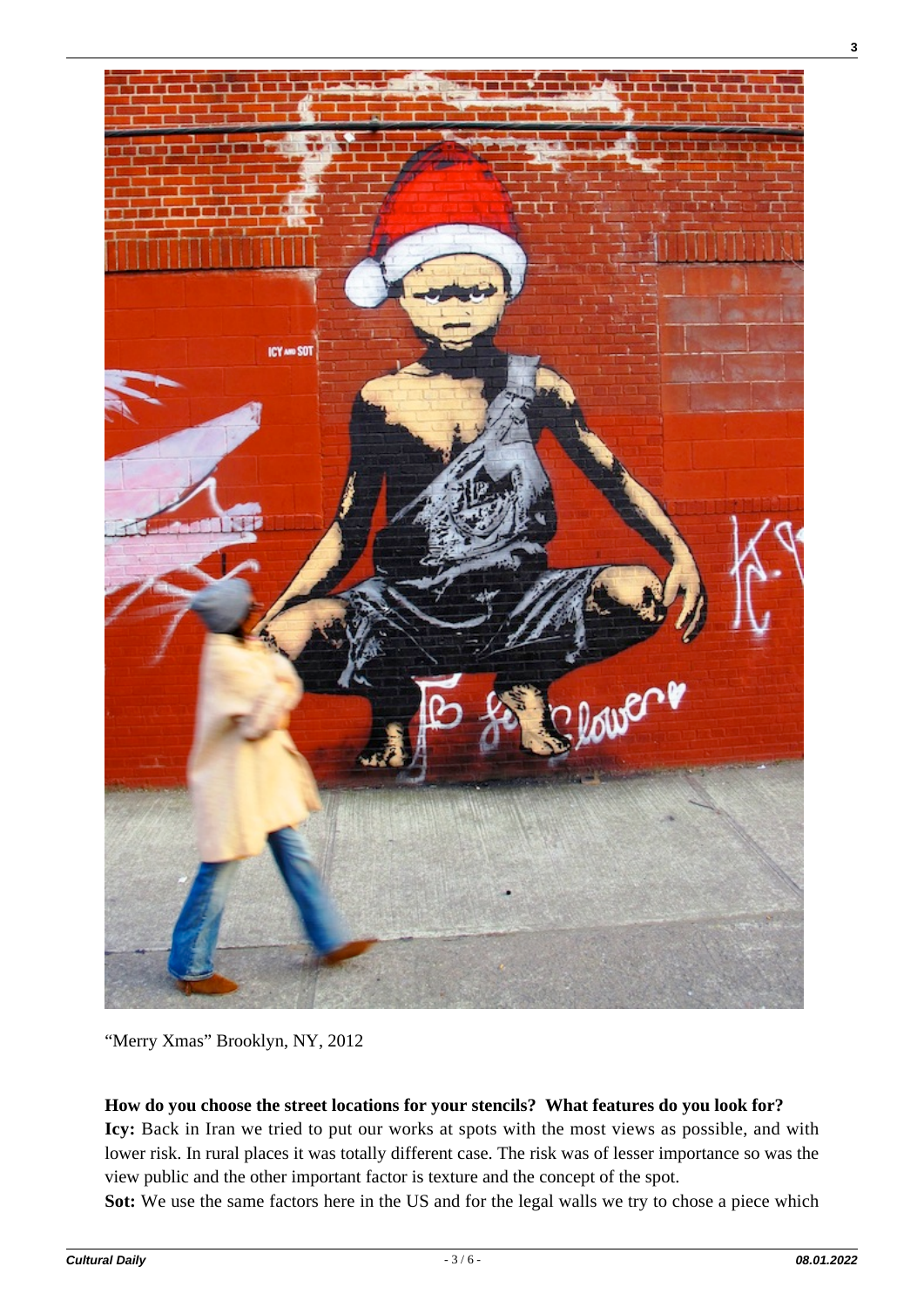**So many labels seem to be placed on what you do through your street art. Some call it Opposition Art, Resistance Art, Underground Art, Political Art, etc. What do you call it?**

**Sot:** The interesting thing is the labels that the government places on us. They don't like what they see, but they don't know what to charge you with, so they stick labels on you that aren't related. For example, we've been called Satanists.

**Icy:** Street art is a kind of political art, because it's speaking directly to the people. It's to the people and for the people, but we have many themes and don't consider them all directly related to politics, but we are communicating our beliefs with walls.

**Speaking of "themes" you use many images of children and old people, and often you show people with their eyes covered in some way. What meaning does that have for you?**

**Icy:** Children, the old, and even woman … we use them often because they are the most vulnerable in society … the innocent.

**Sot:** And the eyes have many meanings. Some of it is what we've experienced and others that we know, like having our heads covered with a red cloth when we were arrested – we've used that image in our piece "Blindness." It might also mean the darkness in Iran.

### **Have you been arrested because of your art?**

**Sot:** Yes, several times. In 2009 there was a show in LA which caused the government to find out about us, since our artwork was more political at that time. The elections had just happened so the government was much more active in trying to stop people like us. The officials called us and told us that we had to come in to answer some questions.

**Icy:** The last time we were in jail for a week and it was scary. There is always the threat of being detained and being accused of political crimes, or as Sot said earlier, of being Satanists. I knew we had to leave.



An early source of controversy: "Beer is not a crime" Tehran, Iran, 2011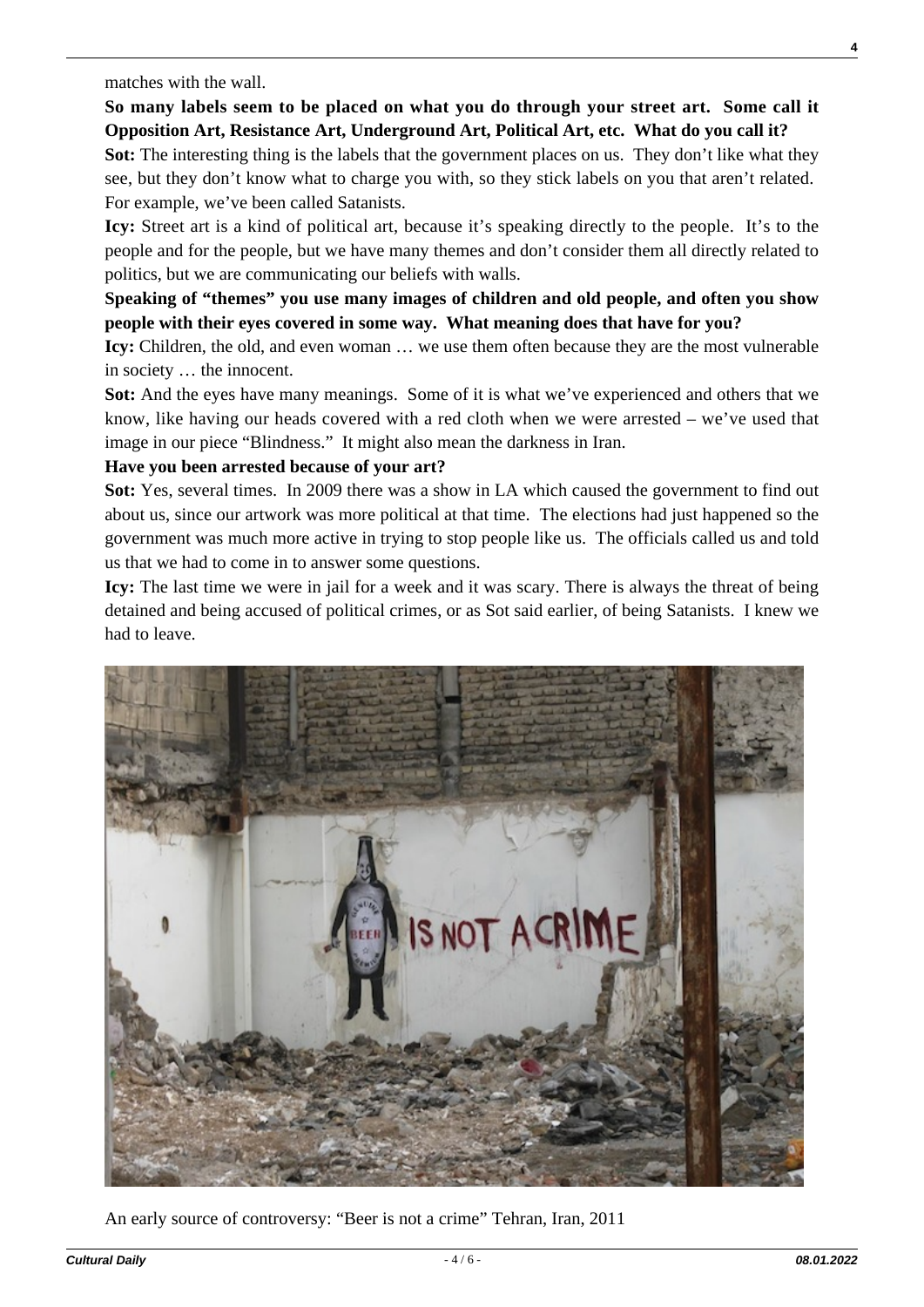#### **And you have now left Iran, correct?**

**Icy**: Yes, after receiving our artistic visas, we have been in Brooklyn for the past several months. **Sot:** I've been granted political asylum and Icy has his interview soon to receive his. Since I'm

his brother and because his story is the same as mine, he should be approved with no problem.

# **Do you hope to one day return to Iran?**

**Icy:** Of course we want to go back, but it is hard there. We miss family and friends, but can keep in touch on Skype and later this year we will exhibit in Europe where they can more easily come see us.

**Sot:** Our hope is that things will eventually change … the government will change … and we can return.

## **What do you think of the current Iranian government?**

**Icy and Sot:** No comment.

# **I've been told by friends in Iran that they don't dream anymore, because they don't believe they have any chance of fulfilling their dreams. What do you say to that?**

Sot: It is common in Iran that people lose faith in their dreams, but it's not a good way to believe. It's good to have dreams always. You may fall, but you can still reach your dreams.

**Icy:** We did not give up. And here we are living our dreams. In Brooklyn last week we were able to meet our favorite street artist – one that has greatly influenced us – and that was amazing. We're living our dreams now.



The circus moves south: 3 AM the morning of March 6 on Melrose Ave. in LA.

#### *To learn more, visit [IcyandSot.com.](http://icyandsot.com/)*

*Top image: Brothers Icy & Sot, Roll Up Gallery, San Francisco*

This entry was posted on Thursday, March 7th, 2013 at 1:18 am and is filed under [Visual Art](https://culturaldaily.com/category/visual-art/) You can follow any responses to this entry through the [Comments \(RSS\)](https://culturaldaily.com/comments/feed/) feed. You can leave a response, or [trackback](https://culturaldaily.com/iranian-street-artists/trackback/) from your own site.